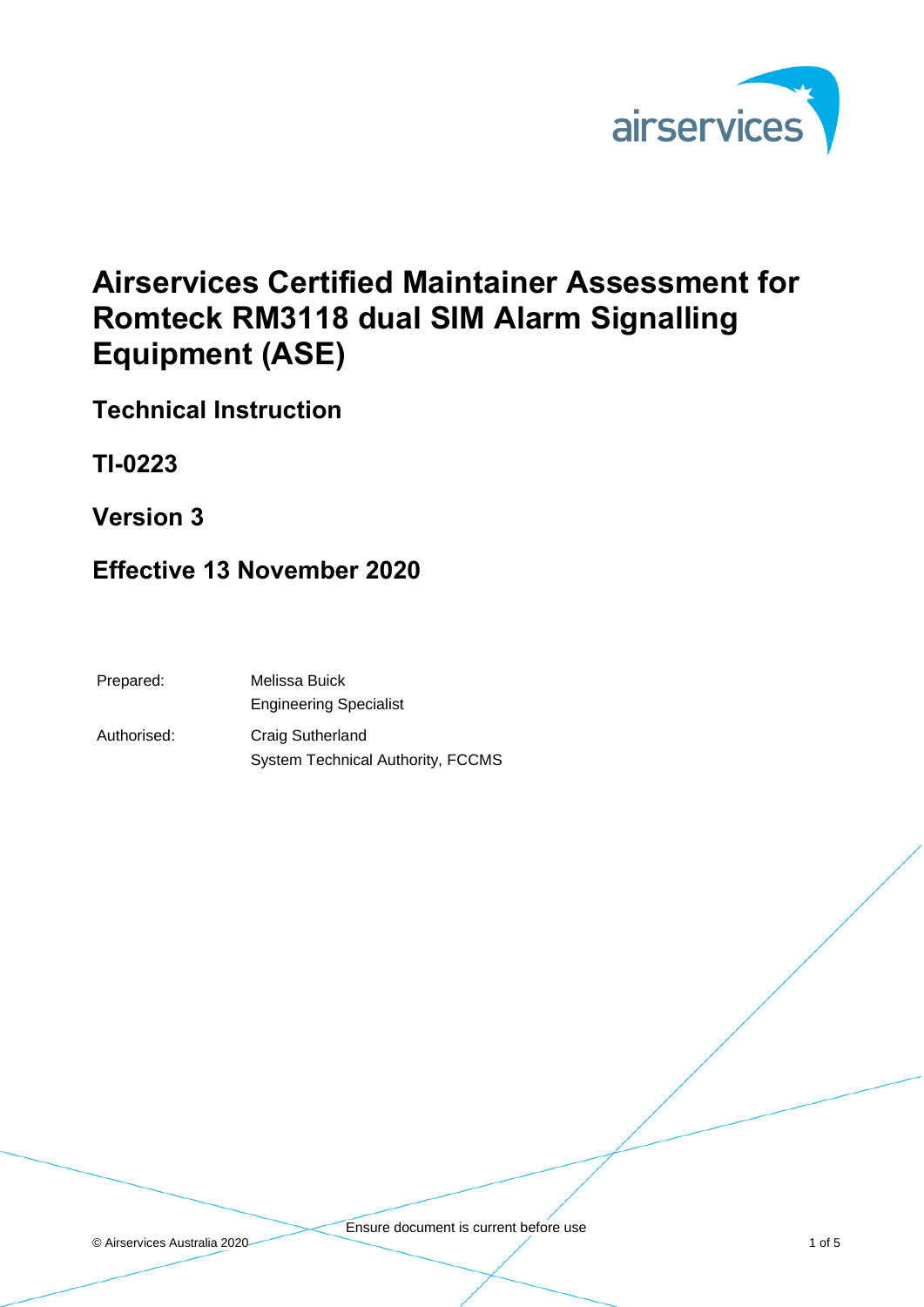#### **Change summary**

| <b>Version Date</b> |                  | <b>Change description</b>                                                                             |
|---------------------|------------------|-------------------------------------------------------------------------------------------------------|
| 3                   | 13 November 2020 | Updated TI-0157 links for external Airservices website.                                               |
| $\sqrt{2}$          | 31 August        | Added additional checklist for non-maintainers that require an ASE Touch<br>Key. Other minor changes. |
|                     | 23 April 2018    | Initial release.                                                                                      |

This document was created using Technical Instruction Template C-TEMP0168 Version 4.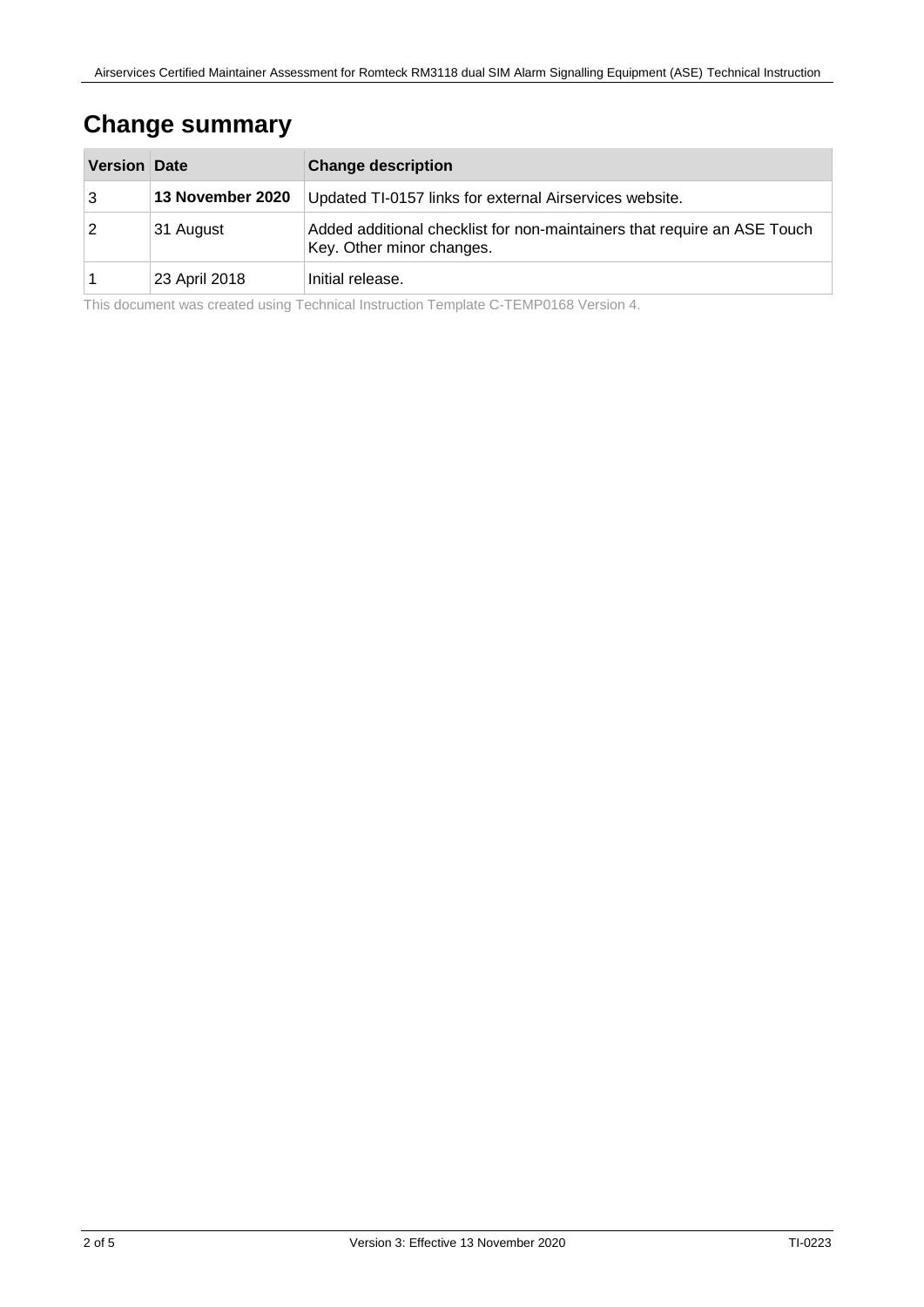### **1 Purpose**

This checklist prescribes the requirements for the assessment, recording and validation of competencies of personnel who are authorised to install, remove and restore Alarm Signalling Equipment (ASE) connected to the Airservices Romteck system.

This certification only applies to working with the Alarm Signalling Equipment (ASE). It does not cover the Fire Indicator Panel (FIP) or the Emergency Warning and Intercommunication System (EWIS) that the ASE connects to.

## **2 Scope**

This applies to Airservices employees and external personnel involved in the maintenance and support of Alarm Signalling Equipment (ASE) equipment. Refer to Section [3](#page-2-0) [ASE Certification](#page-2-0) Assessment.

This also applies to external personnel involved in the maintenance and support of Fire Indicator Panel (FIP) equipment who require an ASE Touch Key, for example to perform monthly FIP testing, but who will not be involved in the maintenance and support of Alarm Signalling Equipment (ASE) equipment. Refer to Section [4](#page-4-0) [Application](#page-4-0)  [for ASE Touch Key.](#page-4-0)

The validity period for this Certification is 5 years. Re-apply every 5 years.

#### <span id="page-2-0"></span>**3 ASE Certification Assessment**

Email the signed form to: [ARFFSystemSupport@AirservicesAustralia.com.](mailto:ASE.installations@airservicesaustralia.com)

Business name \* (Published on Airservice[s website\)](http://www.airservicesaustralia.com/wp-content/uploads/Airservices_ASE_Installers.pdf):

Business Ph Number<sup>\*</sup> (Published on Airservices <u>website</u>): \_\_\_\_\_\_\_\_\_\_\_\_\_\_\_\_\_\_\_\_\_\_

Site(s) covered<sup>\*</sup> (Published on Airservice[s website\)](http://www.airservicesaustralia.com/wp-content/uploads/Airservices_ASE_Installers.pdf):

Email address\* (Published on Airservice[s website\)](http://www.airservicesaustralia.com/wp-content/uploads/Airservices_ASE_Installers.pdf):

Name (External technicians published on Airservice[s website\)](http://www.airservicesaustralia.com/wp-content/uploads/Airservices_ASE_Installers.pdf).

Postal address\* (not PO):

List of all relevant state/territory licences:

Diploma/Degree/trades qualification to wire and install extra low voltage (ELV):

*\*Applicable to External technicians only.* 

| Access to Romteck ASE Maintenance Software, version 2.0.22 or<br>greater.                                                                                |  |  |
|----------------------------------------------------------------------------------------------------------------------------------------------------------|--|--|
| Access to a micro-B to type-A USB cable                                                                                                                  |  |  |
| Access to Romteck ASE RM3118 Alarm Signalling Equipment (ASE)<br>Operation and Installation Manual                                                       |  |  |
| Reviewed and understood TI-0157. Have a working knowledge of the<br>following:                                                                           |  |  |
| Understand that while a monitored automatic alarm system is not<br>$\bullet$<br>fully operational, it is vital to put alternative fire safety procedures |  |  |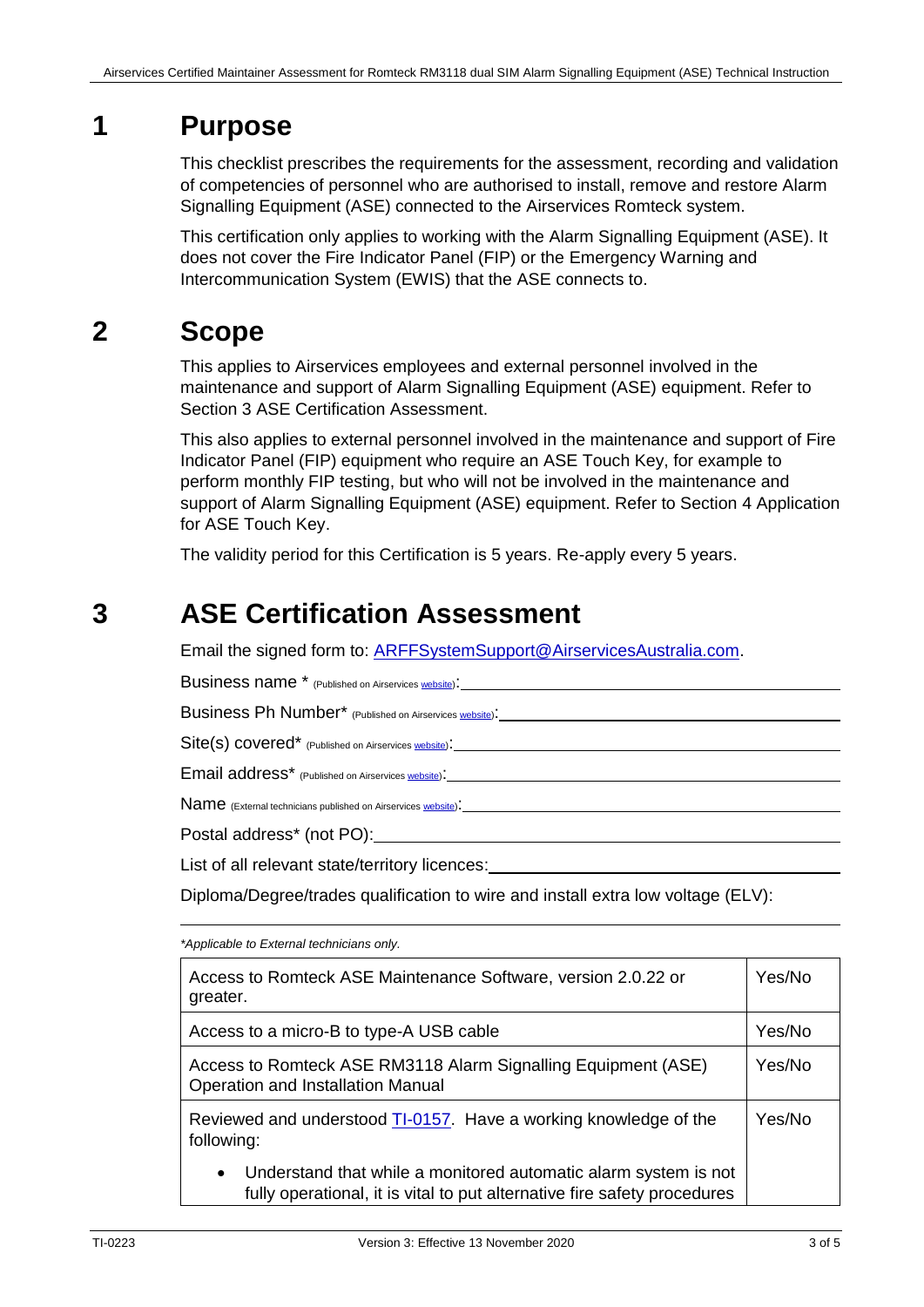| in place to ensure an appropriate level of fire safety during this<br>period.                                          |  |  |
|------------------------------------------------------------------------------------------------------------------------|--|--|
| Understand Airservices minimal isolation policy                                                                        |  |  |
| High-level understanding of the Romteck Firemon System<br><u>(https://www.youtube.com/watch?v=aX0hyvueMdE)</u>         |  |  |
| ASE Primary and Secondary Communications paths                                                                         |  |  |
| Understand the FIP interface                                                                                           |  |  |
| How to backup and restore an ASE                                                                                       |  |  |
| ARFFS station contact numbers                                                                                          |  |  |
| Adequate access to spares to comply with Australian Standard. Have<br>an ASE configuration archive and storage policy. |  |  |
| Do you have an existing Romteck electronic Touch Key which can be                                                      |  |  |
| used on an RM3118 ASE? Airservices RM3118 ASEs accept keys from<br>all electronic Key Issuers.                         |  |  |
| Note: If you do not have an electronic key, please complete Section 4.                                                 |  |  |
|                                                                                                                        |  |  |

Signature: \_\_\_\_\_\_\_\_\_\_\_\_\_\_\_\_\_\_\_\_\_\_\_\_

| L<br>. .<br>.<br>,,, |
|----------------------|
|----------------------|

Comments: